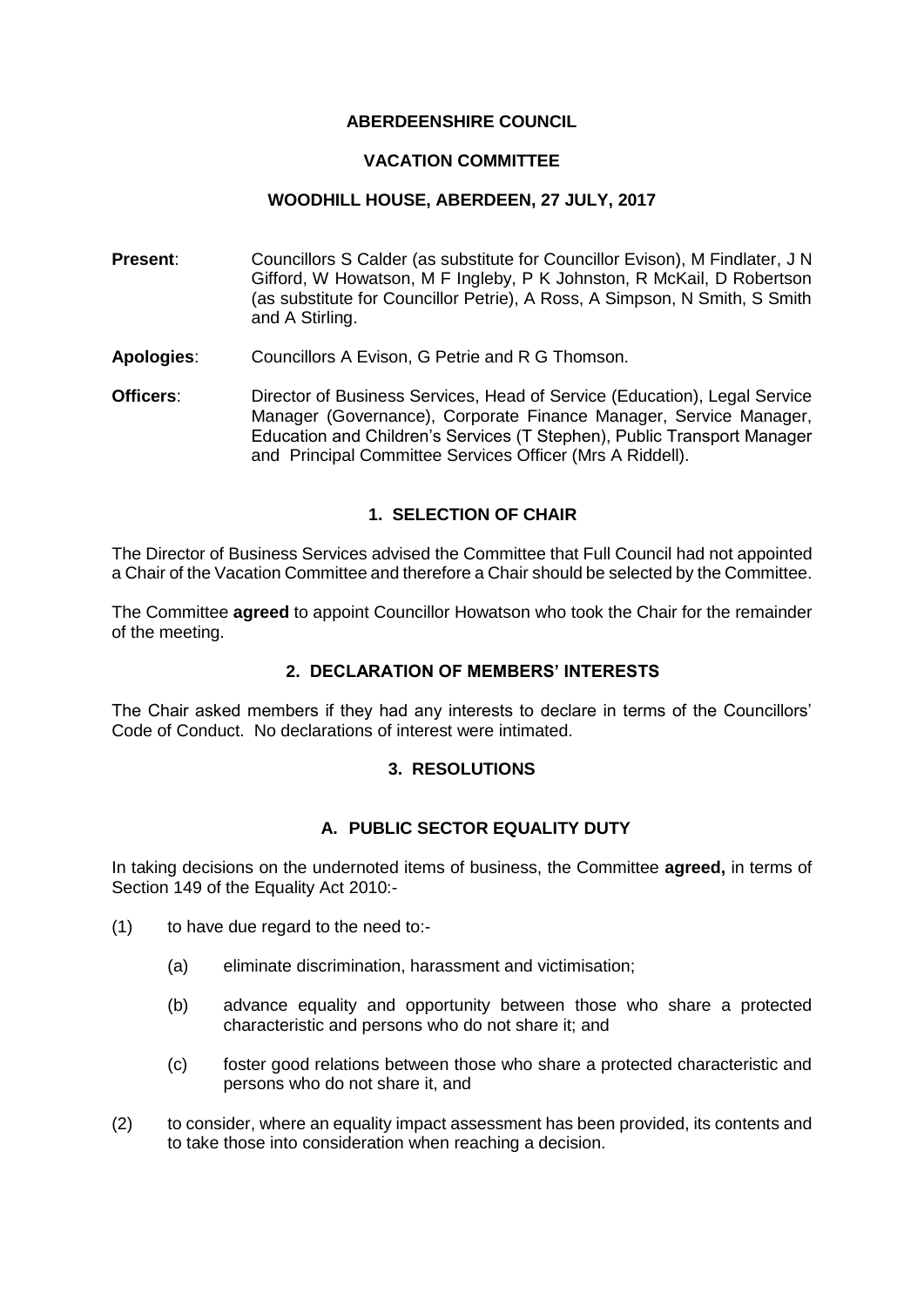## **B. EXEMPT INFORMATION**

The Committee **agreed**, in terms of Section 50A (4) and (5) of the Local Government (Scotland) Act 1973, to exclude the public from the meeting during consideration of the items specified below so as to avoid disclosure of exempt information of the classes described in the undernoted paragraphs of Part 1 of Schedule 7A of the Act.

## **Item No Paragraph No of Schedule 7A** 4 8  $5$  8

# **4. EDUCATION AND CHILDREN'S SERVICES SUPPLEMENTARY WORK PLAN**

A report dated 17 July 2017 by the Director of Education and Children's Services had been circulated seeking approval for the addition of four items to the Education and Children's Services Directorate Work Plan 2017/18 relating to the procurement of (1) book vending, (2) library design furniture, (3) library books and e-materials, and (4) an extension to the existing contract for the provision of Additional Support Needs (ASN) school transport services.

Discussion took place on the value of the procurements, reporting arrangements in the event of an overspend or underspend, contract start dates, benefits of using framework agreements, community benefits, added value and how the projects fit within the overall strategy for service provision.

Thereafter, the Committee **agreed** –

- (1) to approve the addition of the items on the Supplementary Work Plan as detailed in Appendix 1 to the Directorate Work Plan 2017/2018 approved by the Education and Children's Services Committee on 14 June 2017;
- (2) to note that the Business Case for those items where the estimated value was less than £1,000,000 would be determined by the relevant Chief Officer;
- (3) to approve the Business Case in respect of Library Books and E-Materials as detailed in Appendix 2 of the report and to reserve approval of the Award Report for this procurement to the Education and Children's Services Committee; and
- (4) that a briefing note be issued to all Members on Scotland Excel Framework Agreements.

## **5. EXTENSION OF ADDITIONAL SUPPORT NEEDS (ASN) SCHOOL TRANSPORT FRAMEWORK AGREEMENT**

With reference to the Minute of Meeting of the Policy and Resources Committee of 12 June 2014 (Item 46, Page 199) when it had been agreed to establish an Additional Support Needs (ASN) School Transport Framework Agreement for an initial two year duration with an optional extension by a further one year on two occasions, the Committee had before it a report dated 14 July 2017 by the Director of Education and Children's Services seeking approval of the proposed extension of the Framework Agreement for a final period of one year to 14 July 2018 pending procurement of a replacement joint Framework Agreement or equivalent Dynamic Purchasing System for both ASN and adult social work transport services in 2018.